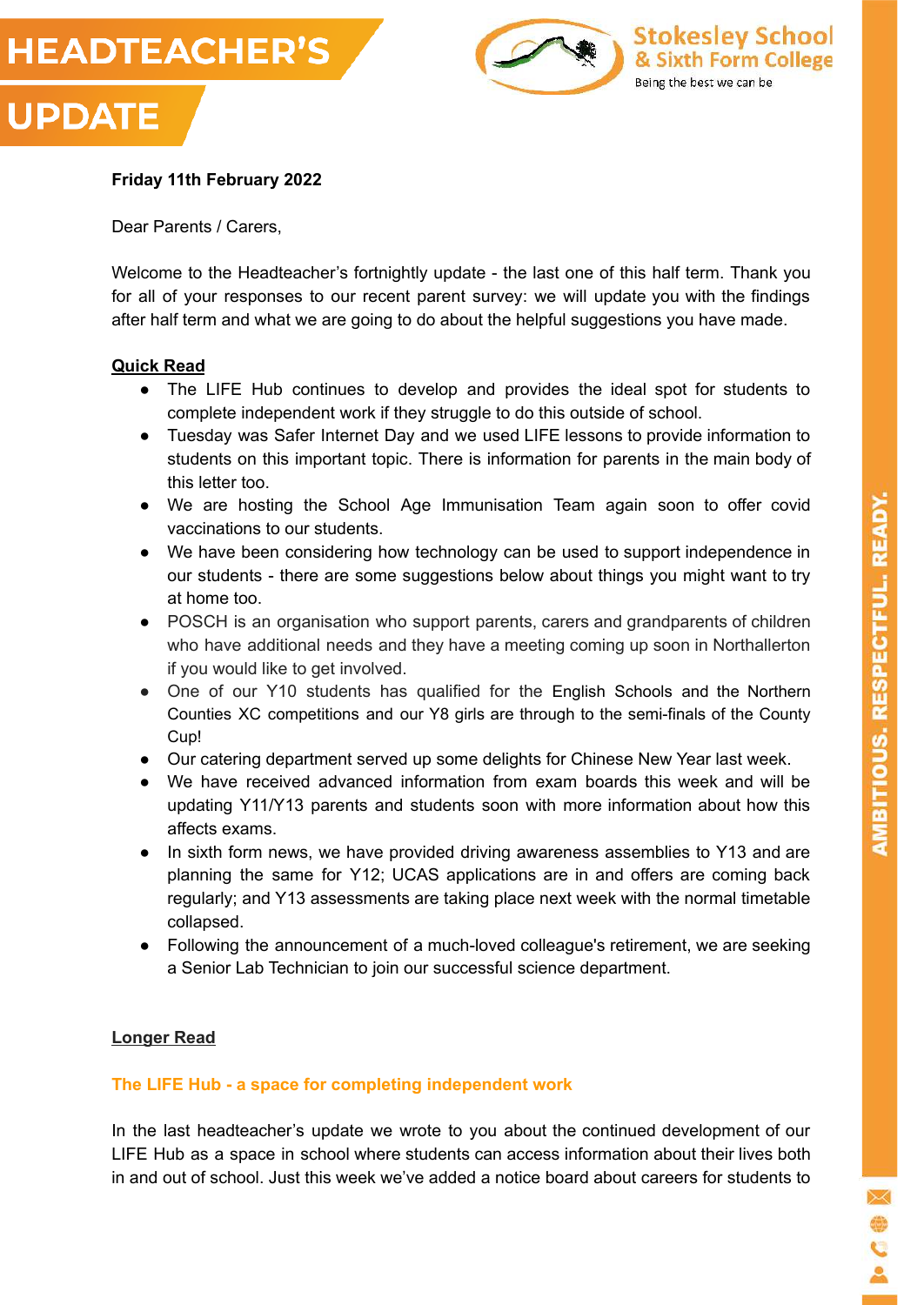# **HEADTEACHER'S**

**UPDATE** 



look at, which also points them in the direction of additional information and guidance that they can access in school.

Over the past week or so, it's been great to see some of our students choosing to use the LIFE Hub at breaktime and after school as somewhere to complete their independent work. If your son or daughter struggles to complete independent work at home for whatever reason, please encourage them to use the LIFE Hub in school so that we can work together in supporting them to manage their time.

#### **Safer Internet Day 2022**

This Tuesday (8th February) was Safer Internet Day. The theme for this year is 'All fun and games? Exploring respect and relationships online' which fits in with many of the things that we have been pushing through our LIFE curriculum recently and, of course, one of our three core school values: respect.

In a world where young people live a vibrant and busy life online as well as one offline, it's increasingly important that we're all aware of how they can keep themselves safe and look after one another in the same way that we encourage them to do in the real world. Whilst our LIFE curriculum already teaches students about keeping safe and respecting one another online, we produced a session specifically for this awareness day which, should you like, you can view [here.](https://drive.google.com/file/d/1nafRyT_QdqgsnREibw4gKTePYTmh2-54/view?usp=sharing)

We are also aware that it can sometimes be difficult to know where to start, as a parent or carer, with ensuring that you're doing your bit to protect your child online. [This document,](https://drive.google.com/file/d/1LaI1OYbI7g_ndnBpQ0jijSuyX2mMO9d3/view?usp=sharing) produced by the UK Safer Internet Centre, is a great starting point. Please do let us know if you would like any additional support with online safety. You can contact either Mrs Myers, (our Designated Safeguarding Lead) or Mrs Fox (LIFE subject lead) who will be more than happy to help.

#### **Covid Vaccinations**

We will be hosting a further session for the School Age Immunisation Team to deliver Covid vaccinations on Wednesday 16th February. All consents and queries will need to go directly to the Immunisation Team, through their contact information attached to the parent letter emailed out this week.

#### **Technology for Independence**

Over this term, staff have been attending training sessions exploring how technology can be used to support the independence of our students. We have explored some exciting web apps which can be used at home as well as in school. We would like to encourage parents to support our students to use these apps at home as well as in school.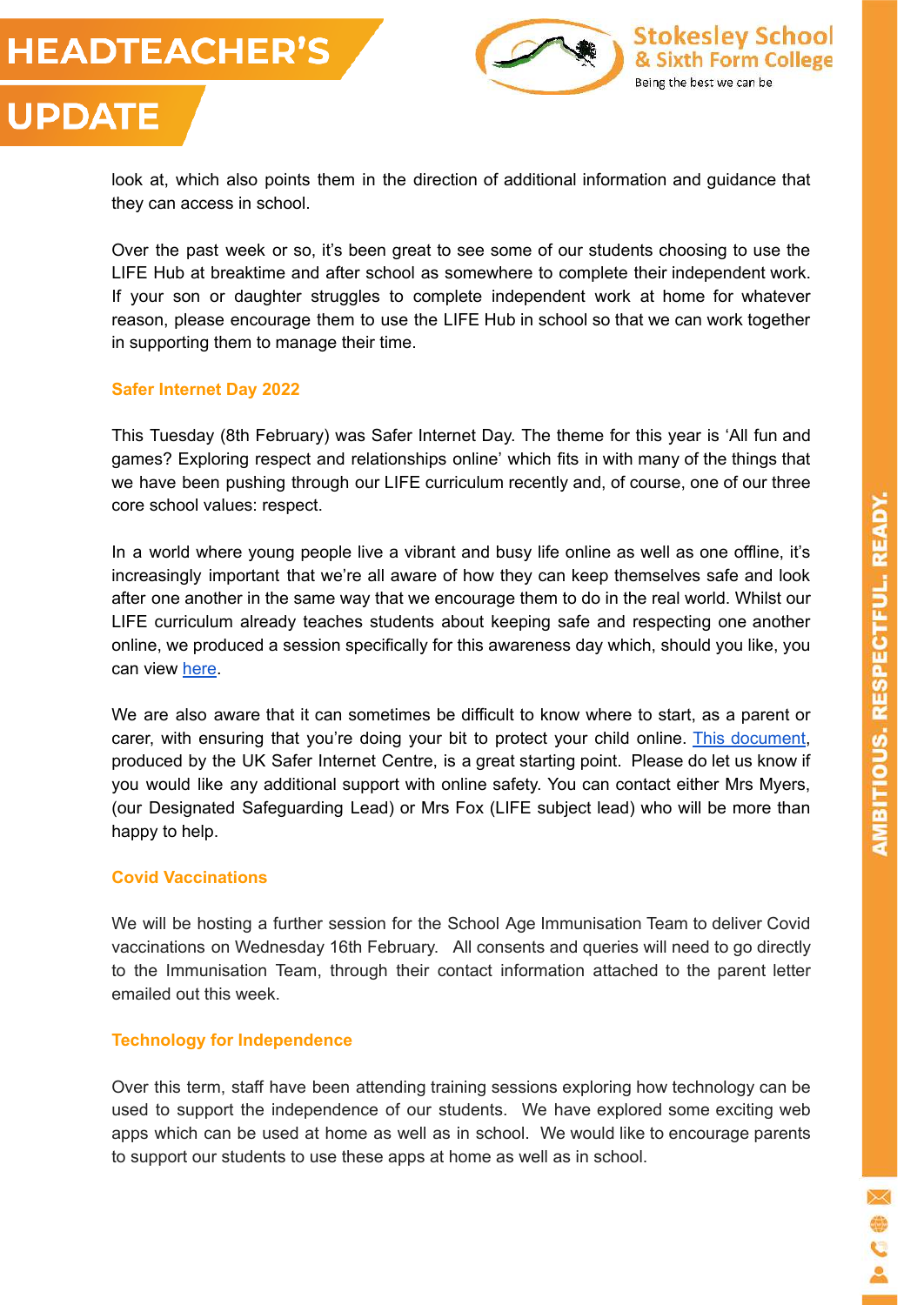



Highlights from the training include:

**Immersive Reader** - a free Chrome extension which will read texts to you. Immersive Reader will also allow you to explore a section of text, for example it will highlight nouns or adjectives for you.

**Mercury Reader** - another free Chrome extension which will 'clear' a website of ads and distractions, allowing you to concentrate on the information on the page or website.

#### **Parental Support**

POSCH are an organisation who support parents, carers and grandparents of children who have additional needs, whether or not the child has a diagnosis. The next meeting in the North Yorkshire area is Thursday 17th February at the Mencap Centre in Northallerton. For anyone interested in attending, more information can be found by contacting the group on [poschinfo@gmail.com](mailto:poschinfo@gmail.com).

#### **Running champ!**

Last month Christy in Y10 came 6th in the North Yorkshire Schools Cross Country which gives him automatic qualification to English Schools and the Northern Counties XC competitions. He was the first student in his age group across the line and will be travelling to Kent with the North Yorkshire Schools team for English Schools in March. We wish him the very best of luck!

#### **Girls' Football County Cup**

Our Y8 Girls are into the semi-finals of the County Cup! 13 students travelled to York to take part in Fulford School v Stokesley School and gained a fantastic victory in the quater-final. The score was 3-1 and the player of the match was Lola in Y8.

#### **Chinese New Year**

For Chinese New Year, our catering team did a brilliant job of making a special lunch for our canteen and café areas!



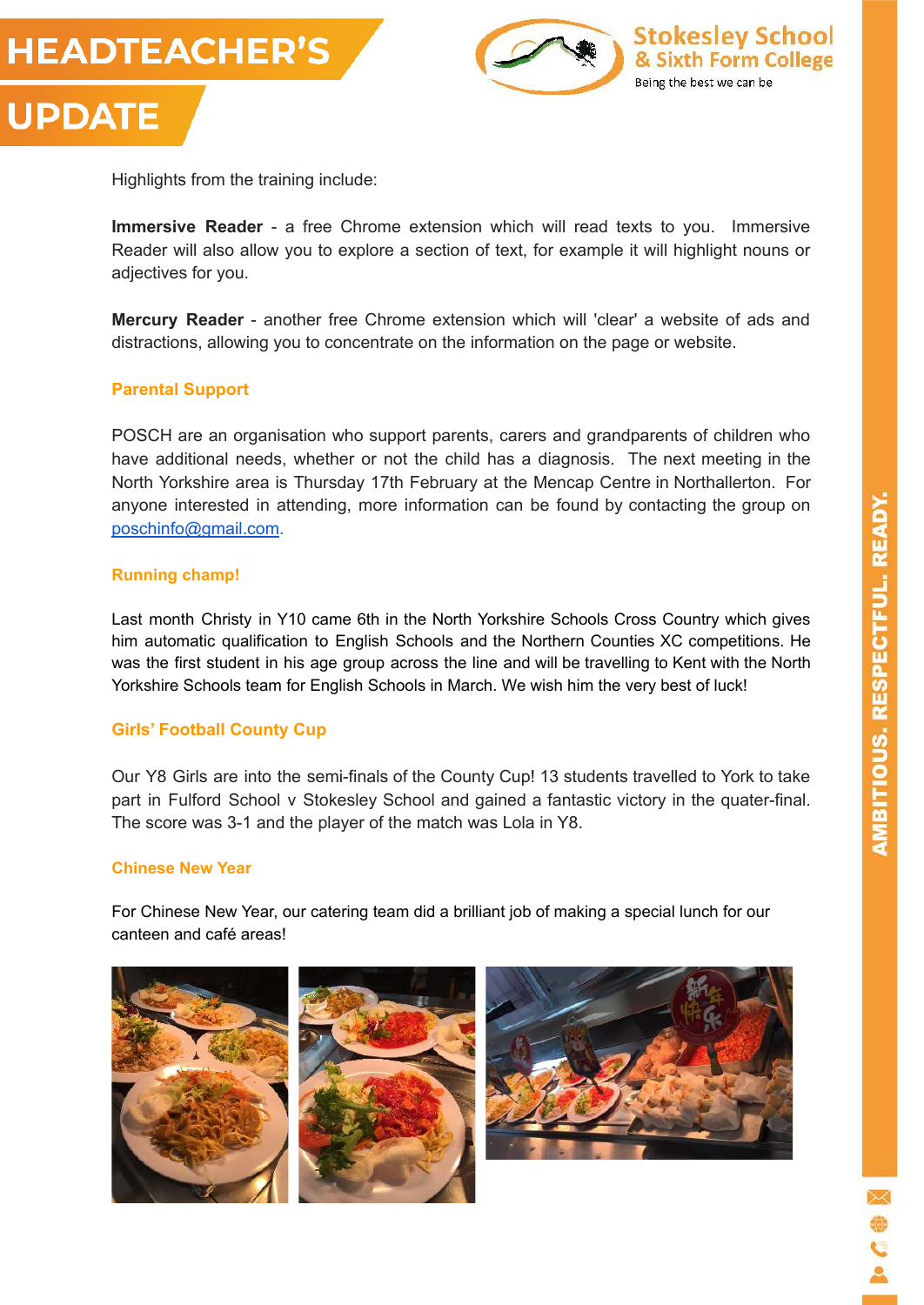# **HEADTEACHER'S UPDATE**



# **Advanced Exam Information**

On Monday 7th February we received the advanced exam information from our exam boards and we are already working closely with our Heads of Faculty and Department, who have plans in place to amend teaching, learning and assessment accordingly. As you will have seen in the press, there has been variation in the quantity and detail of the advanced information we have received.

#### **Sixth Form News**

#### **Driving awareness**

Our Y13 recently had an assembly delivered by a colleague from Richmond School on driving awareness: a crucial topic given the statistics around the disproportionate number of accidents that involve new drivers. This hard-hitting talk is designed to encourage students to think about the consequences of their actions behind the wheel, and was well received by the students. The Y12 students will be receiving the same talk after half term.

#### **UCAS**

All of our UCAS applications were submitted on time, thanks to the hard work of the students and the Y13 tutor team. The offers are flooding in, but the students do not need to panic if they are yet to receive an offer from their preferred placement; this can take up until the end of May so patience is key! In the coming weeks, students will be given further guidance about next steps with regards to UCAS. They do, however, have until 9th June to decide their options so there's no need to make decisions too quickly! Anyone not planning on attending university post-18 continues to be offered bespoke careers advice and guidance in college.

#### **Y13 Assessments**

Y13 assessments take place throughout next week. To confirm, students are only expected in school if they have an exam and the normal timetable is suspended for the week. Students are welcome to come in and use the facilities in school to study if they wish to, however, and teachers will be available at the usual lesson times to provide subject specific support.

## **Job Opportunity - Senior Laboratory Technician**

A rare and exciting opportunity has arisen for a Senior Laboratory Technician at Stokesley School following the retirement of a much-loved colleague.

The responsibility of the Senior Lab Technician is to manage and lead the science support team in their core purpose of providing technical support to teachers of science.